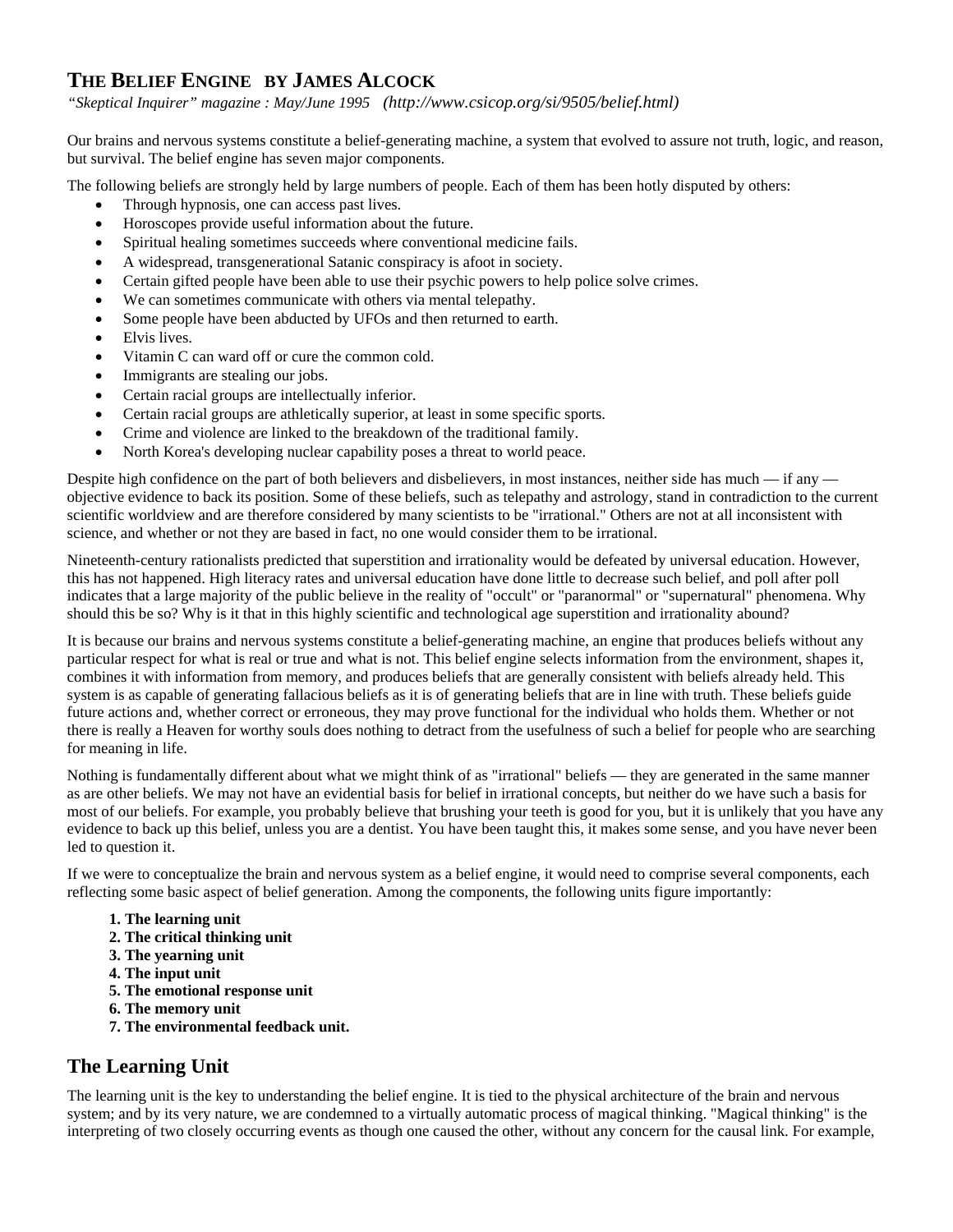if you believe that crossing your fingers brought you good fortune, you have associated the act of finger-crossing with the subsequent welcome event and imputed a causal link between the two.

Our brain and nervous system have evolved over millions of years. It is important to recognize that natural selection does not select directly on the basis of reason or truth; it selects for reproductive success. Nothing in our cerebral apparatus gives any particular status to truth. Consider a rabbit in the tall grass, and grant for a moment a modicum of conscious and logical intellect to it. It detects a rustling in the tall grass, and having in the past learned that this occasionally signals the presence of a hungry fox, the rabbit wonders if there really is a fox this time or if a gust of wind caused the grass to rustle. It awaits more conclusive evidence. Although motivated by a search for truth, that rabbit does not live long. Compare the late rabbit to the rabbit that responds to the rustle with a strong autonomic nervous-system reaction and runs away as fast as it can. It is more likely to live and reproduce. So, seeking truth does not always promote survival, and fleeing on the basis of erroneous belief is not always such a bad thing to do. However, while this avoidance strategy may succeed in the forest, it may be quite dangerous to pursue in the nuclear age.

The learning unit is set up in such a way as to learn very quickly from the association of two significant events — such as touching a hot stove and feeling pain. It is set up so that significant pairings produce a lasting effect, while nonpairings of the same two events are not nearly so influential. If a child were to touch a stove once and be burned, then if the child were to touch it again without being burned, the association between pain and stove would not automatically be unlearned. This basic asymmetry pairing of two stimuli has an important effect, while presenting the stimuli unpaired (that is, individually) has a much lesser effect — is important for survival.

This asymmetry in learning also underlies much of the error that colors our thinking about events that occur together from time to time. Humans are very poor at accurately judging the relationship between events that only sometimes co-occur. For example, if we think of Uncle Harry, and then he telephones us a few minutes later, this might seem to demand some explanation in terms of telepathy or precognition. However, we can only properly evaluate the co-occurrence of these two events if we also consider the number of times that we thought of Harry and he did not call, or we did not think of him but he called anyway. These latter circumstances — these nonpairings — have little impact on our learning system. Because we are overly influenced by pairings of significant events, we can come to infer an association, and even a causal one, between two events even if there is none. Thus, dreams may correspond with subsequent events only every so often by chance, and yet this pairing may have a dramatic effect on belief. Or we feel a cold coming on, take vitamin C, and then when the cold does not get to be too bad we infer a causal link. The world around us abounds with coincidental occurrences, some of which are meaningful but the vast majority of which are not. This provides a fertile ground for the growth of fallacious beliefs. We readily learn that associations exist between events, even when they do not. We are often led by co-occurring events to infer that the one that occurred first somehow caused the one that succeeded it.

We are all even more prone to error when rare or emotionally laden events are involved. We are always looking for causal explanations, and we tend to infer causality even when none exists. You might be puzzled or even distressed if you heard a loud noise in your living room but could find no source for it.

#### **The Critical-Thinking Unit**

The critical-thinking unit is the second component of the belief engine, and it is acquired — acquired through experience and explicit education. Because of the nervous-system architecture that I have described, we are born to magical thinking. The infant who smiles just before a breeze causes a mobile above her head to move will smile again and again, as though the smile had magically caused the desired motion of the mobile. We have to labor to overcome such magical predisposition, and we never do so entirely. It is through experience and direct teaching that we come to understand the limits of our immediate magical intuitive interpretations. We are taught common logic by parents and teachers, and since it often serves us well, we use it where it seems appropriate. Indeed, the cultural parallel of this developmental process is the development of the formal method of logic and scientific inquiry. We come to realize that we cannot trust our automatic inferences about co-occurrence and causality.

We learn to use simple tests of reason to evaluate events around us, but we also learn that certain classes of events are not to be subjected to reason but should be accepted on faith. Every society teaches about transcendental things — ghosts, gods, bogeymen, and so on; and here we are often explicitly taught to ignore logic and accept such things on faith or on the basis of other people's experiences. By the time we are adults, we can respond to an event in either a logical, critical mode or in an experiential, intuitive mode. The events themselves often determine which way we will respond. If I were to tell you that I went home last night and found a cow in my living room, you would be more likely to laugh than to believe me, even though there is certainly nothing impossible about such an event. If, on the other hand, I were to tell you that I went into my living room and was startled by an eerie glow over my late grandfather's armchair, and that the room went cold, you may be less likely to disbelieve and more likely to perk up your ears and listen to the details, possibly suspending the critical acumen that you would bring to the cow story. Sometimes strong emotion interferes with the application of critical thought. Other times we are cleverly gulled.

Rationality is often at a disadvantage to intuitive thought. The late psychologist Graham Reed spoke of the example of the gambler's fallacy: Suppose you are observing a roulette wheel. It has come up black ten times in a row, and a powerful intuitive feeling is growing in you that it must soon come up red. It cannot keep coming up black forever. Yet your rational mind tells you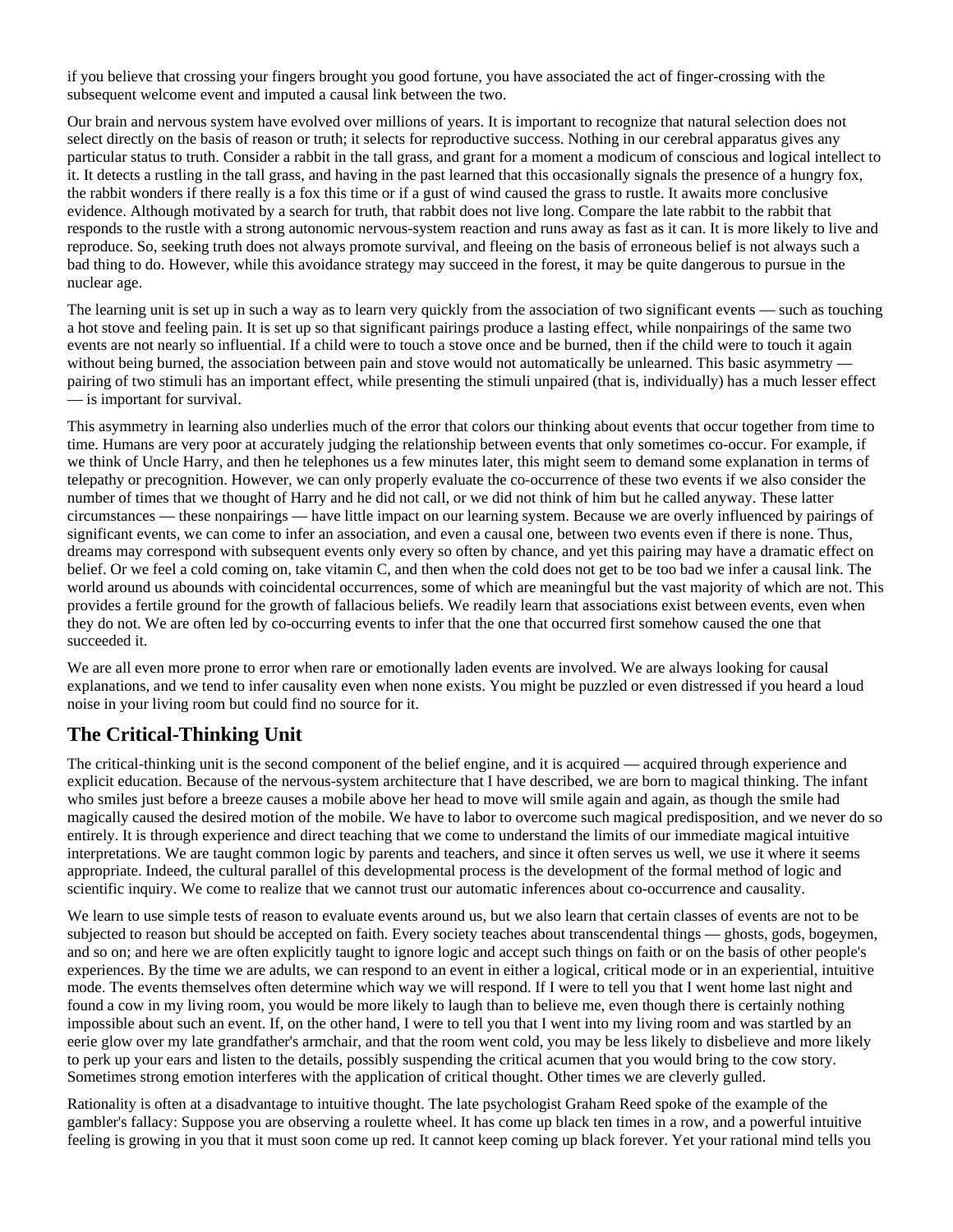that the wheel has no memory, that each outcome is independent of those that preceded. In such a case, the struggle between intuition and rationality is not always won by rationality.

Note that we can switch this critical thinking unit on or off. As I noted earlier, we may switch it off entirely if dealing with religious or other transcendental matters. Sometimes, we deliberately switch it on: "Hold it a minute, let me think this out," we might say to ourselves when someone tries to extract money from us for an apparently worthy cause.

### **The Yearning Unit**

Learning does not occur in a vacuum. We are not passive receivers of information. We actively seek out information to satisfy our many needs. We may yearn to find meaning in life. We may yearn for a sense of identity. We may yearn for recovery from disease. We may yearn to be in touch with deceased loved ones.

In general we yearn to reduce anxiety. Beliefs, be they correct or false, can assuage these yearnings. Often beliefs that might be categorized as irrational by scientists are the most efficient at reducing these yearnings. Rationality and scientific truth have little to offer for most people as remedies for existential anxiety. However, belief in reincarnation, supernatural intervention, and everlasting life can overcome such anxiety to some extent.

When we are yearning most, when we are in the greatest need, we are even more vulnerable to fallacious beliefs that can serve to satisfy those yearnings.

## **The Input Unit**

Information enters the belief engine sometimes in the form of raw sensory experience and other times in the form of organized, codified information presented through word of mouth, books, or films. We are wonderful pattern detectors, but not all the patterns we detect are meaningful ones. Our perceptual processes work in such a way as to make sense of the environment around us, but they do make sense — perception is not a passive gathering of information but, rather, an active construction of a representation of what is going on in our sensory world. Our perceptual apparatus selects and organizes information from the environment, and this process is subject to many well-known biases that can lead to distorted beliefs. Indeed, we are less likely to be influenced by incoming information if it does not already correspond to deeply held beliefs. Thus, the very spiritual Christian may be quite prepared to see the Virgin Mary; information or perceptual experience that suggests that she has appeared may be more easily accepted without critical scrutiny than it would be by someone who is an atheist. It is similar with regard to experiences that might be considered paranormal in nature.

#### **The Emotional Response Unit**

Experiences accompanied by strong emotion may leave an unshakable belief in whatever explanation appealed to the individual at the time. If one is overwhelmed by an apparent case of telepathy, or an ostensible UFO, then later thinking may well be dominated by the awareness that the emotional reaction was intense, leading to the conclusion that something unusual really did happen. And emotion in turn may directly influence both perception and learning. Something may be interpreted as bizarre or unusual because of the emotional responses triggered.

Evidence is accumulating that our emotional responses may be triggered by information from the outside world even before we are consciously aware that something has happened. Take this example, provided by LeDoux (1994) in his recent article in Scientific American (1994, 270, pp. 50-57):

An individual is walking through the woods when she picks up information — either auditory, such as rustling leaves, or visual, such as the sight of a slender curved object on the ground — which triggers a fear response. This information, even before it reaches the cortex, is processed in the amygdala, which arouses the body to an alarm footing. Somewhat later, when the cortex has had enough time to decide whether or not the object really is a snake, this cognitive information processing will either augment the fear response and corresponding evasive behaviour, or will serve to bring that response to a halt.

This is relevant to our understanding of paranormal experience, for very often an emotional experience accompanies the putatively paranormal. A strong coincidence may produce an emotional "zing" that points us toward a paranormal explanation, because normal events would not be expected to produce such emotion.

Our brains are also capable of generating wonderful and fantastic perceptual experiences for which we are rarely prepared. Out-ofbody experiences (OBEs), hallucinations, near-death experiences (NDEs), peak experiences — these are all likely to be based, not in some external transcendental reality, but rather in the brain itself. We are not always able to distinguish material originating in the brain from material from the outside world, and thus we can falsely attribute to the external world perceptions and experiences that are created within the brain. We have little training with regard to such experience. As children, we do learn to distrust, for the most part, dreams and nightmares. Our parents and our culture tell us that they are products of our own brains. We are not prepared for more arcane experiences, such as OBEs or hallucinations or NDEs or peak experiences, and may be so unprepared that we are overwhelmed by the emotion and come to see such experience as deeply significant and "real" whether or not it is.

Ray Hyman has always cautioned skeptics not to be surprised should they one day have a very strong emotional experience that seems to cry out for paranormal explanation. Given the ways our brains work, we would expect such experiences from time to